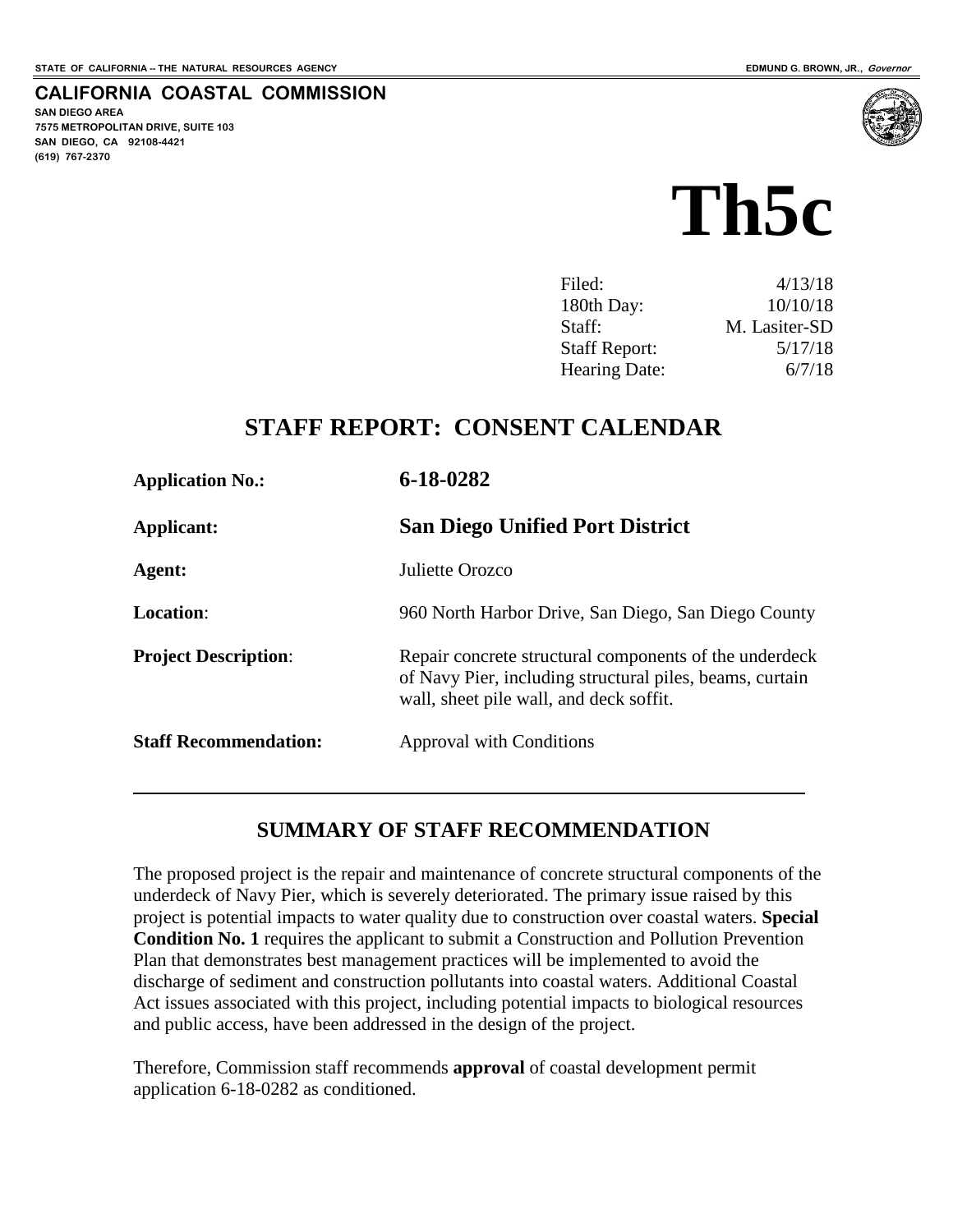# **TABLE OF CONTENTS**

| $A_{1}$     |  |
|-------------|--|
| <b>B.</b>   |  |
| $C_{\cdot}$ |  |
| D.          |  |
| E.          |  |

## **EXHIBITS**

Exhibit 1 – Location Map and Aerial Image [Exhibit 2 – Site Photos](https://documents.coastal.ca.gov/reports/2018/6/Th5c/Th5c-6-2018-exhibits.pdf) [Exhibit 3 – Site Plan](https://documents.coastal.ca.gov/reports/2018/6/Th5c/Th5c-6-2018-exhibits.pdf)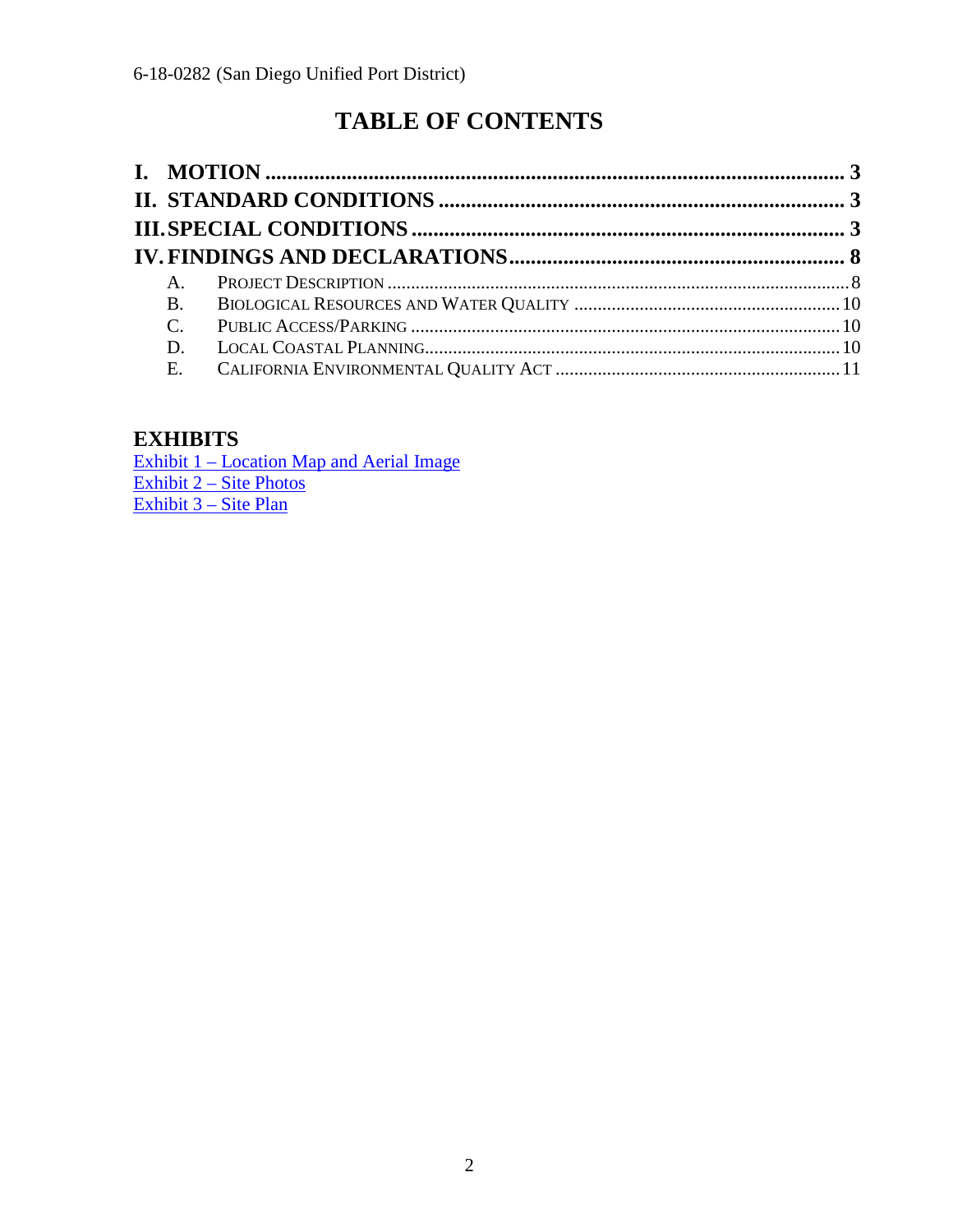## <span id="page-2-0"></span>**I. MOTION**

#### **Motion:**

*I move that the Commission approve the coastal development permit applications included on the consent calendar in accordance with the staff recommendations.* 

Staff recommends a **YES** vote. Passage of this motion will result in approval of all the permits included on the consent calendar. The motion passes only by affirmative vote of a majority of the Commissioners present.

## <span id="page-2-1"></span>**II. STANDARD CONDITIONS**

This permit is granted subject to the following standard conditions:

- 1. **Notice of Receipt and Acknowledgment**. The permit is not valid and development shall not commence until a copy of the permit, signed by the permittee or authorized agent, acknowledging receipt of the permit and acceptance of the terms and conditions, is returned to the Commission office.
- 2. **Expiration.** If development has not commenced, the permit will expire two years from the date on which the Commission voted on the application. Development shall be pursued in a diligent manner and completed in a reasonable period of time. Application for extension of the permit must be made prior to the expiration date.
- 3. **Interpretation.** Any questions of intent of interpretation of any condition will be resolved by the Executive Director or the Commission.
- 4. **Assignment.** The permit may be assigned to any qualified person, provided assignee files with the Commission an affidavit accepting all terms and conditions of the permit.
- 5. **Terms and Conditions Run with the Land.** These terms and conditions shall be perpetual, and it is the intention of the Commission and the permittee to bind all future owners and possessors of the subject property to the terms and conditions.

## <span id="page-2-2"></span>**III. SPECIAL CONDITIONS**

This permit is granted subject to the following special conditions:

1. **Construction and Pollution Prevention Plan.** PRIOR TO COMMENCEMENT OF CONSTRUCTION the applicant shall submit, for the review and written approval of the Executive Director, a final Construction and Pollution Prevention Plan. The final Plan shall demonstrate that all construction, including, but not limited to staging, storage of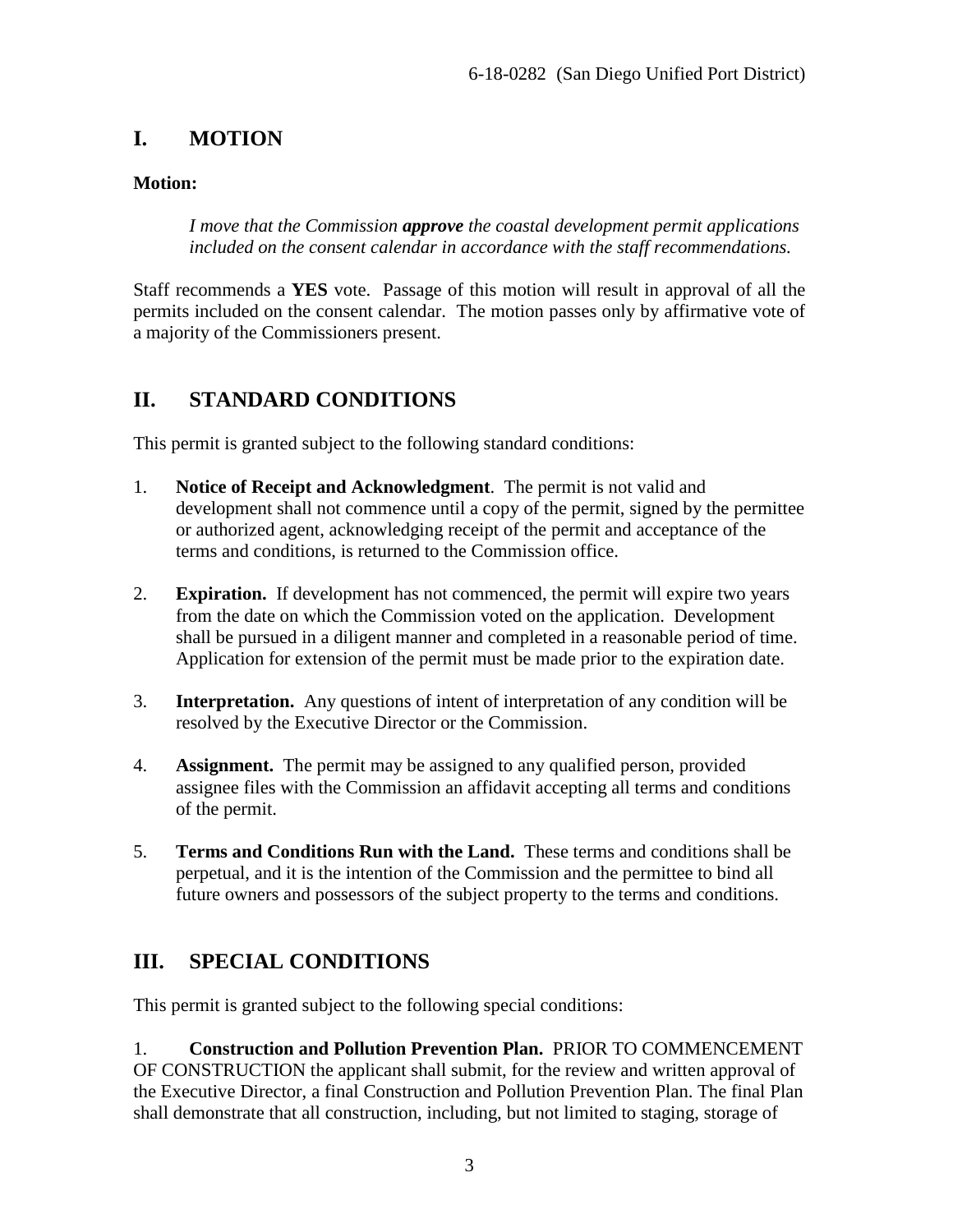#### 6-18-0282 (San Diego Unified Port District)

equipment and materials; building, reconstructing, or demolishing a structure; and creation or replacement of impervious surfaces, complies with the following requirements:

- **A. Responsibilities for Use of Preservative-Treated Wood for Piles and Overwater Structures.** The applicant shall comply with the following best management practices for the use of preservative-treated wood ("treated wood") in over-water structures:
	- a. The wood preservative selected for use shall minimize the impact on coastal water quality and the aquatic environment.
	- b. Preservative-treated Douglas fir piles shall only be used for repair and replacement, or to visibly blend, and/or structurally integrate with, existing overwater structures.
	- c. Decking shall consist of wood-alternative materials or AZCA-preserved lumber sealed with a penetrating coating. Alternatives to preserved woods, such as concrete, steel, fiberglass, or naturally decay resistant wood species, shall be prioritized over the use of chemically-treated wood.
	- d. Design features, such as a protective wearing surfaces or bumpers, shall be installed on fender piles and floating dock pilings, where appropriate, to resist abrasion and preserve the pile-wrap or coating.
	- e. The amount of preservative used for treating piles shall be the minimum specified by the American Wood Protection Associate to effectively protect the piles. Wood treated to the standards for a higher Use Category (i.e., with a higher preservative retention level) than is necessary for that component shall not be used.
	- f. Treated wood and treated wood debris shall be stored a minimum of 50 feet from coastal waters, drainage courses, and storm drain inlets. The treated wood and treated wood debris shall be stored on impervious pavement or an impervious tarp, and covered during rain events.
	- g. If treated wood is sanded or sawcut during demolition, installation, or maintenance, all sawdust and debris generated shall be contained and removed.
	- h. In order to minimize water quality impacts, piles installations shall prioritize driven or hammered methods. If a water-jetting method is utilized, silt curtains shall be installed in the work area to contain turbidity where coastal resources, such as benthic communities or eelgrass, may be at risk.
- **B. Responsibilities for Use of Coatings, Construction and Repair of Bulkheads and Over-water Structures.** The applicant shall comply with the following best management practices for the use of corrosion coatings, and repair of bulkheads and over-water structures: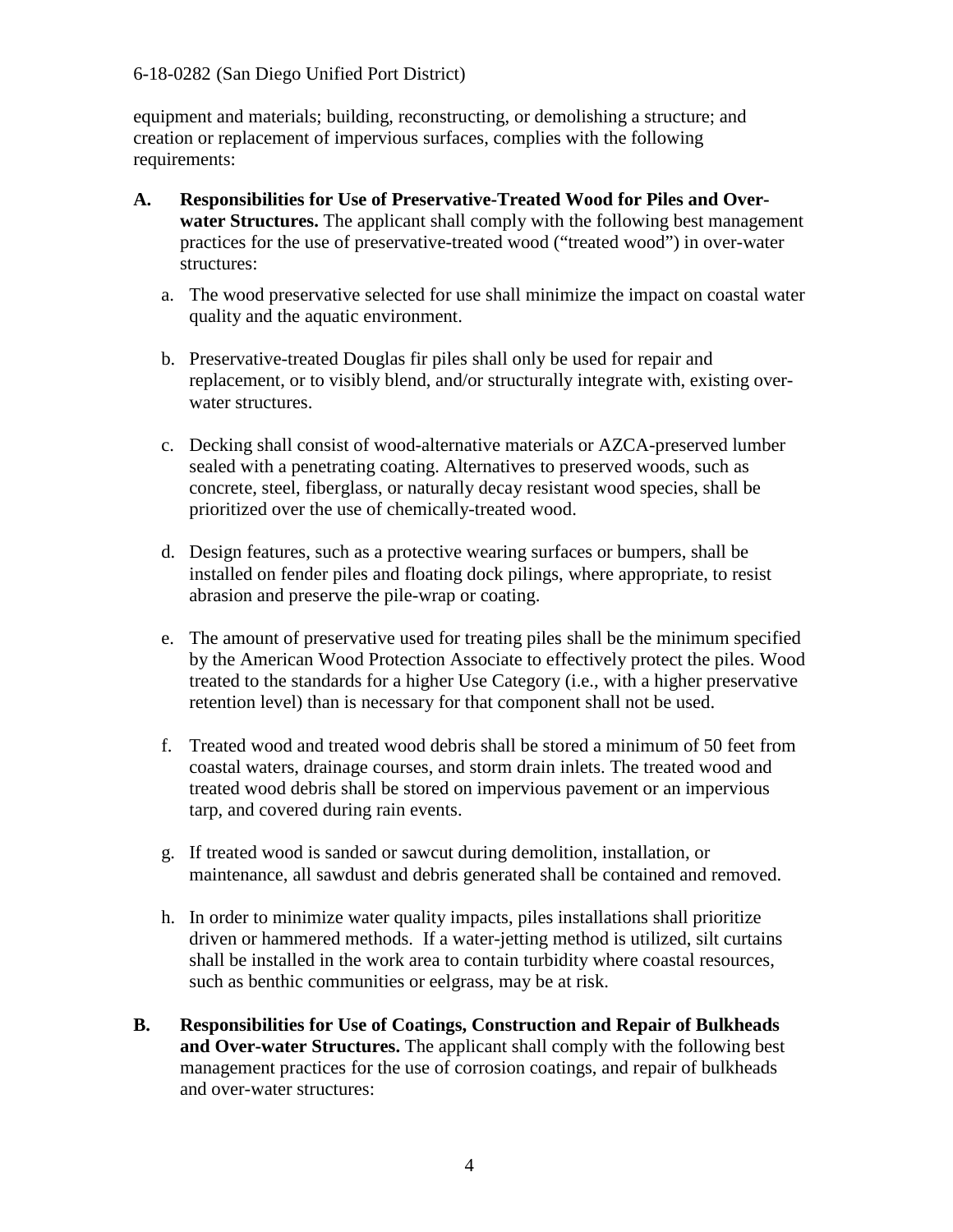- a. Coatings and sealants shall be composed of products that are inert after they have cured and dried. Fusion Bonded Epoxy, HDPE, and polyurea products are recommended. No coal tar-based sealants shall be used unless they are themselves coated or wrapped with an inert product to isolate them from the marine environment.
- b. Installation and application of epoxy, resin, or cementitious grout/fill shall be conducted when predicted weather and ocean conditions allow effective control and full containment and will remain dry until cured, in order to prevent any leaching of uncured treatment materials into coastal waters. It is preferable to perform the work in dry conditions (low tide) or off-site in a controlledenvironment manufacturing facility, wherever feasible.
- c. All cleaning and preparation of surfaces shall use wet vacuum techniques, containment booms or heavy mesh containment netting so that any debris, chips, dust, dirt, and fine particles are collected and disposed of in a location where they will not enter coastal waters.
- d. Preparation of corroded concrete by chipping, v-notching, or demolition shall be conducted while using a wet vacuum or similar technique so that any debris, dust, and fine particles are collected and disposed of in a location where they will not enter coastal waters. Dip nets shall be on-site and used to retrieve debris if it accidentally falls into the water.
- e. Methods to contain any leaks or spills of treatment materials during application shall be planned in advance, and any necessary equipment or supplies shall be readily accessible onsite. Any leaks or spills of anti-corrosion coatings, epoxy fillers, and waterproofing sealants shall be immediately cleaned up.
- f. All pressure-injection and gravity-feed applications of epoxy, resin, or cementitious materials shall be closely monitored visually to ensure that these materials do not leak or spill into coastal waters during application.
- g. Coatings and waterproofing sealants used in the field shall be carefully applied by brush or roller to limit application to the immediate surfaces intended for protection, and to prevent drips or spills into coastal waters.
- h. All anti-corrosion coatings, epoxy fillers, and waterproofing sealants shall be properly stored and contained so that these products will not leak or spill, or otherwise enter the coastal environment.
- i. Piles installations shall prioritize driven or hammered methods, if feasible, in order to minimize water quality impacts. Vibratory hammer method shall be prioritized over impact hammer methods. However, if an impact hammer is used, pile driving shall use a soft-start/ramping up BMP with hammer strikes that begin at approximately 40 to 60 percent energy levels with no less than a one-minute interval between each strike for a five-minute period. If a water-jetting method is utilized, silt curtains shall be installed in the work area to contain turbidity where coastal resources, such as benthic communities or eelgrass, may be at risk.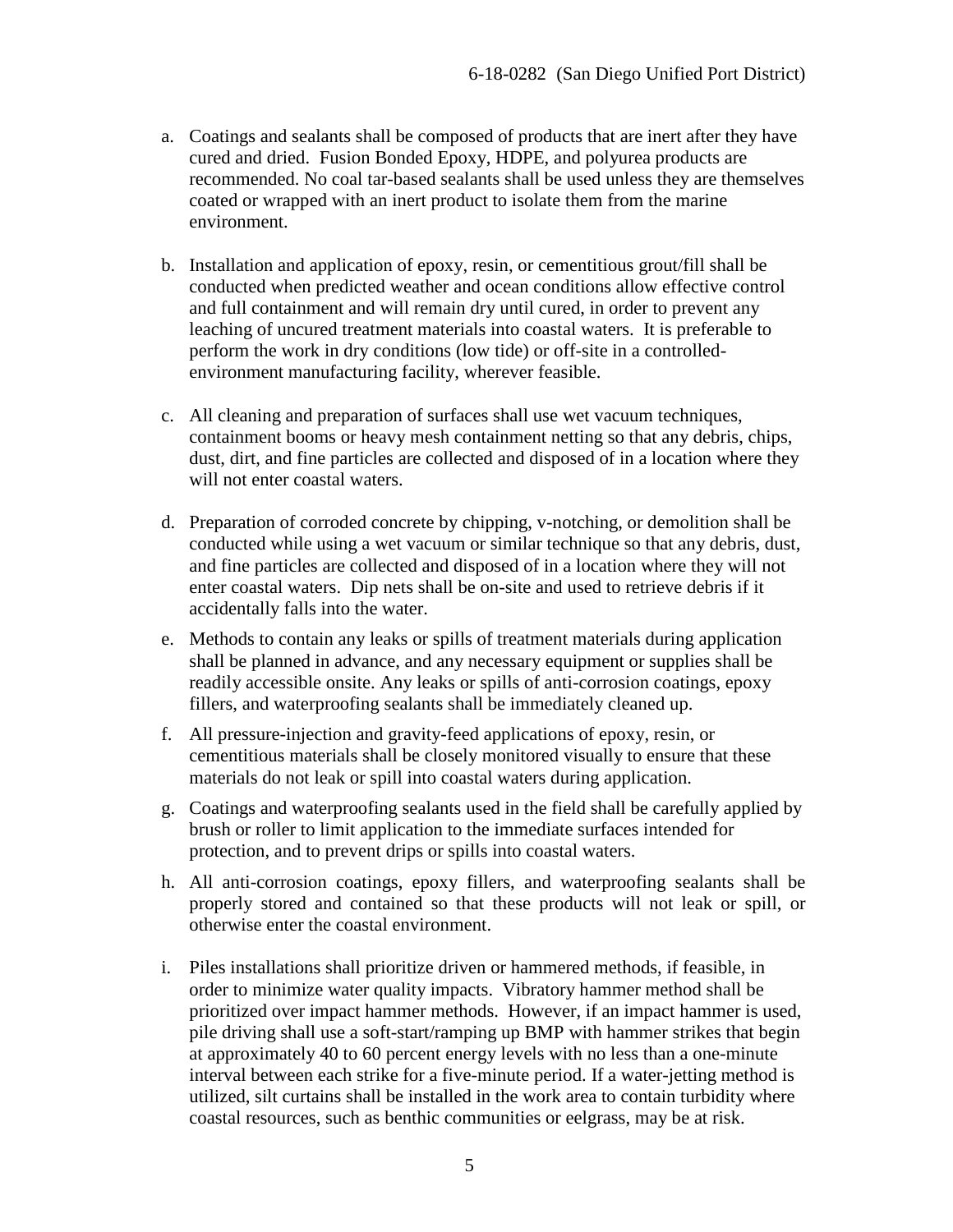#### 6-18-0282 (San Diego Unified Port District)

- j. Removal of existing piles shall observe the following conditions, where applicable:
	- i. Work shall occur during favorable tidal, ocean, and weather conditions that will enhance the ability to remove, to the maximum extent, the full length of the pile and any associated debris generated during demolition.
	- ii. Piles and debris shall be placed directly into a vessel/container suitable for transport off-site.
- iii. Degraded pile sections that cannot be recovered from the substrate shall be cut at the deepest feasible elevation to maximize partial-retrieval.
- iv. All used piles and debris shall be removed to an offsite, authorized disposal site. Sediment adhered to the removed pile shall be removed from coastal waters.
- v. Piles shall be removed slowly and handled carefully to minimize turbidity. Vibratory extraction shall be prioritized over direct-pull methods, where feasible, in order to limit disturbance.
- **C. Construction Plan.** A Construction Plan shall be provided to the Executive Director that identifies the specific location of all construction areas, all staging areas, all storage areas, all construction access corridors (to the construction sites and staging areas), and all public pedestrian access corridors in site plan view. The Construction Plan shall, at a minimum, include the follow required criteria specified via conspicuous written notes within the Plan:
	- a. All areas within which construction activities and/or staging are to take place shall be minimized to the maximum extent feasible in order to minimize construction encroachment on the tidelands and to have the least impact on public access and the marine environment.
	- b. The Plan shall specify all construction methods to be used, including all methods to be used to keep the construction areas separated from beach and other public recreational use areas and shall include a final construction schedule.
	- c. All erosion control/water quality best management practices to be implemented during construction and their location shall be noted. For the land side of a construction site, silt fences, or equivalent measures, shall be installed at the site perimeter to prevent construction-related runoff and/or sediment from entering coastal waters. For the water side of a construction site, turbidity curtains shall be used to contain sediment where coastal resources, such as benthic communities or eelgrass, may be at risk.
	- d. All work shall be performed during favorable tidal, ocean, wind, and weather conditions that will enhance the ability to contain and remove, to the maximum extent feasible, construction and demolition debris.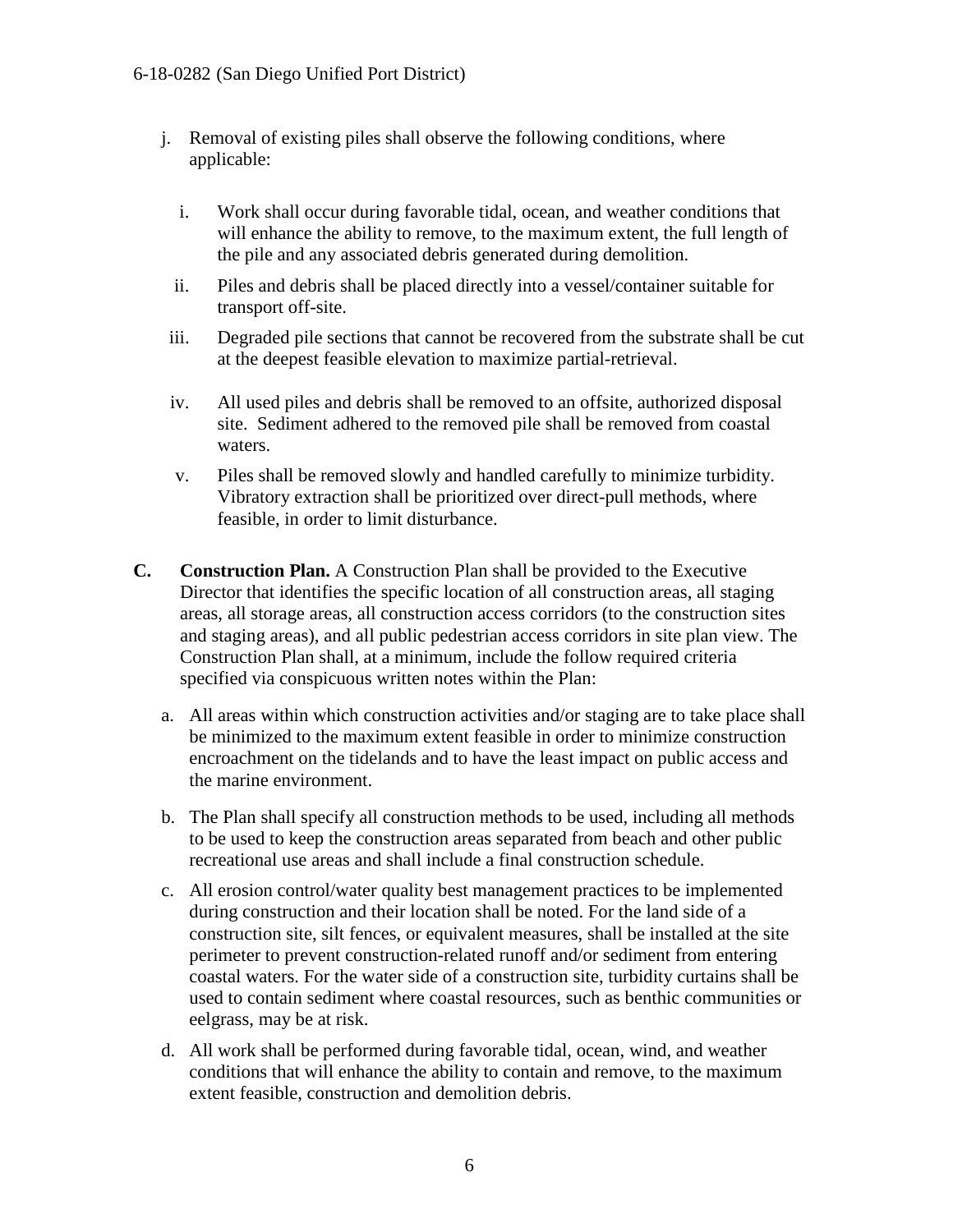- e. Tarps or other devices shall be used to capture debris, sawdust, particulates, oil, grease, rust, dirt, and spills to protect the quality of coastal waters.
- f. Floating booms shall be used to contain debris if discharged into coastal waters, and any debris discharged will be removed as soon as possible but no later than the end of each day.
- g. Unless specifically authorized, all work shall take place during daylight hours and lighting of tidelands and water areas is prohibited.
- h. Construction work or equipment operations below the mean high water line shall be minimized to the maximum extent feasible, and, where possible, limited to times when tidal waters have receded from the authorized work areas.
- i. All construction materials shall be properly stored and contained so that these products will not spill or otherwise enter the coastal environment.
- j. Construction (including but not limited to construction activities, and materials and/or equipment storage) shall be prohibited outside of the defined construction, staging, and storage areas.
- k. Equipment washing, refueling, and/or servicing shall not take place on the tidelands or over-water structures to eliminate the possibility that pollutants may enter coastal waters.
- l. Bulkhead and over-water construction projects that will use heavy equipment for more than 30 days shall use biodegradable hydraulic fluid and biodiesel as an alternative to petroleum products.
- m. The construction site shall maintain good construction site housekeeping controls and procedures (e.g., clean up all leaks, drips, and other spills immediately; keep materials covered and out of the rain (including covering exposed piles of soil and wastes); dispose of all wastes properly, place trash receptacles on site for that purpose, and cover open trash receptacles during wet weather; remove all construction debris from the tidelands).
- n. A construction coordinator shall be designated to be contacted during construction should questions arise regarding the construction (in case of both regular inquiries and emergencies), and their contact information (i.e., address, phone numbers, etc.) including, at a minimum, a telephone number that will be made available 24 hours a day for the duration of construction, shall be conspicuously posted at the job site where such contact information is readily visible from public viewing areas, along with indication that the construction coordinator should be contacted in the case of questions regarding the construction (in case of both regular inquiries and emergencies). The construction coordinator shall record the name, phone number, and nature of all complaints received regarding the construction, and shall investigate complaints and take remedial action, if necessary, within 24 hours of receipt of the complaint or inquiry.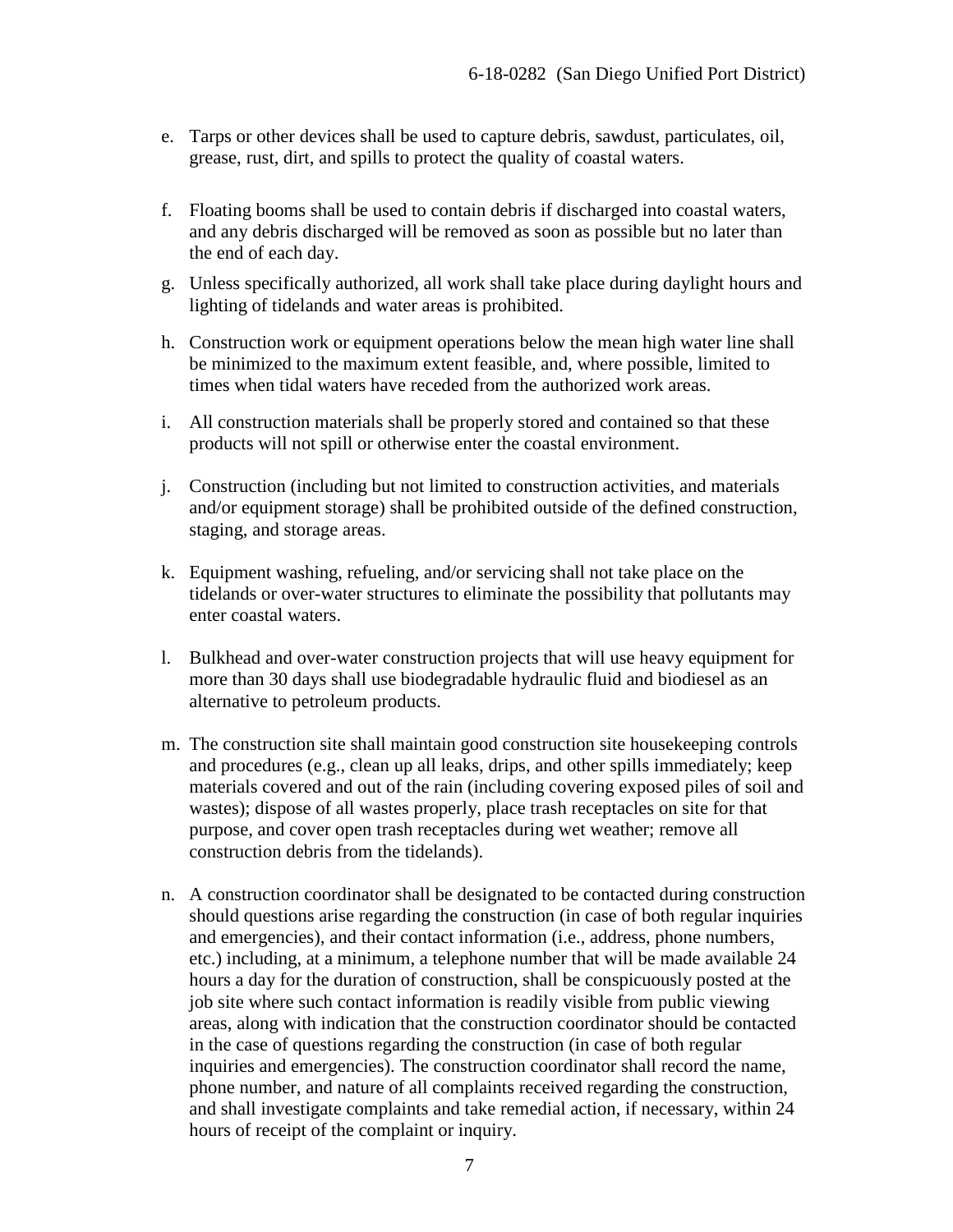- o. A copy of the approved Construction Plan shall be kept at the construction job site at all times and all persons involved with the construction shall be briefed on its content and meaning prior to commencement of construction.
- p. The Coastal Commission's District Office shall be notified at least 3 working days in advance of commencement of construction, and immediately upon completion of construction.

The permittee shall undertake development in accordance with the approved Construction-Phase Pollution Prevention Plan, unless the Commission amends this permit or the Executive Director determines that no amendment is legally required for any proposed minor deviations.

## <span id="page-7-0"></span>**IV. FINDINGS AND DECLARATIONS**

### <span id="page-7-1"></span>**A. PROJECT DESCRIPTION**

The proposed project is repair and maintenance of concrete structural components of the under deck of Navy Pier. Navy Pier is located on the San Diego Bay just south of the terminus of Broadway and north of the aircraft carrier U.S.S. Midway ("Midway"), in downtown San Diego [\(Exhibit 1\)](https://documents.coastal.ca.gov/reports/2018/6/Th5c/Th5c-6-2018-exhibits.pdf). It provides access to and parking for the Midway. Although the pier is now owned and maintained by the San Diego Unified Port District ("Port"), Navy Pier has yet to be incorporated into the certified Port Master Plan, and thus, the Coastal Commission retains permit jurisdiction of the pier. Therefore, the standard of review is the Chapter 3 policies of the Coastal Act.

The Port conducted an inspection that indicated the underdeck of Navy Pier is severely deteriorated and in need of structural repairs. Specifically, there is significant concrete deficiencies, including cracking and spalling, in structural piles, pile caps, beams, curtain wall, deck soffit, and sheet pile wall, as well as exposure of aggregate and rebar (Exhibit [2\)](https://documents.coastal.ca.gov/reports/2018/6/Th5c/Th5c-6-2018-exhibits.pdf). The proposed project includes repairing concrete deficiencies identified on 82 structural piles, two pile caps consisting of 760 linear feet, 648 linear feet of beams, 21 linear feet of curtain walls, 92 linear feet of sheet pile walls, and 423 square feet of deck soffit [\(Exhibit 3\)](https://documents.coastal.ca.gov/reports/2018/6/Th5c/Th5c-6-2018-exhibits.pdf). Project construction activities will include concrete removal, drilling, installation of reinforcement, patching with epoxy or grout, and pile jacketing. It is anticipated that work will be conducted entirely from the water with the use of a temporary barge. Construction activities will take place for approximately six months.

Because the proposed activities include work over the San Diego Bay, the proposed project has the potential to adversely impact water quality. To ensure that construction material, debris, or other waste associated with project activities does not enter the water, **Special Condition No. 1** requires the applicant to submit a Construction and Pollution Prevention Plan for review and approval of the Executive Director that includes implementation of construction BMPs.

A bay-wide eelgrass survey conducted in 2011 indicates that no eelgrass exists within the project footprint. Due to the depth of the bay floor at Navy Pier, eelgrass is unlikely to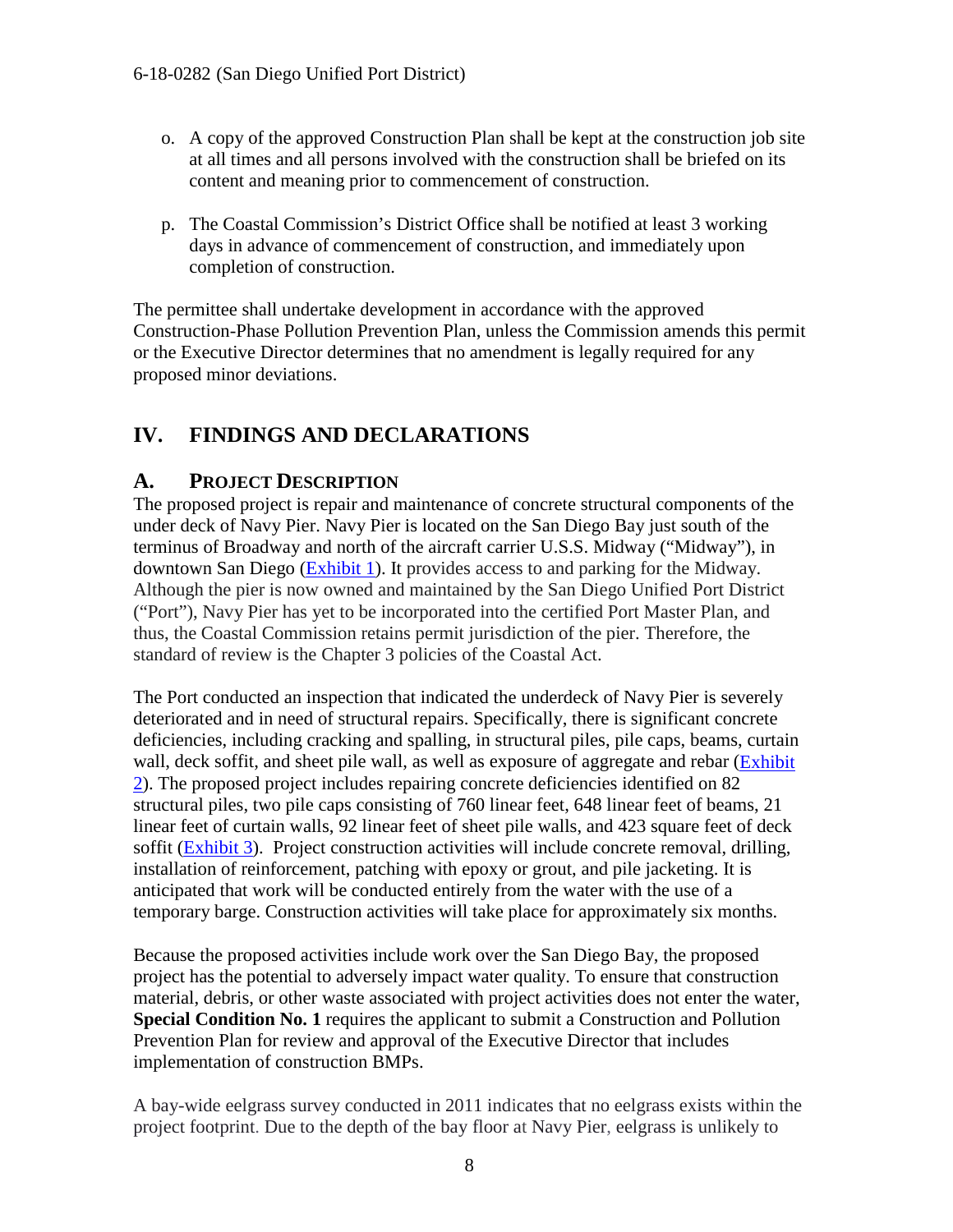exist at the project site. All work proposed in and above water is covered under an existing U.S. Army Corps of Engineer (ACOE) Regional General Permit. In accordance with the requirements of the ACOE permit, no work will be performed during the California Least Tern nesting season from April 1 to September 15.

The proposed project would be constructed in conjunction with the West End Fender Replacement Project, approved by the Commission in 2013 (CDP No. 6-13-20). Staging and storage for the subject project will utilize the staging and storage site approved for the West End Fender Replacement Project, which includes 24 public parking spaces located along the west end of Navy Pier. In its previous approval, the Commission found that because there are approximately 386 parking spaces on Navy Pier serving the Midway and visitors to the Embarcadero, the temporary loss of 24 spaces is not expected to adversely impact public access or recreation. Regardless, the proposed project will not result in any additional loss of public parking. In addition, no closures along Harbor Drive will be required for delivery of construction materials.

#### Project History

On March 14, 2001, the Commission approved Port Master Plan Amendment (PMPA) No. 27 that included, among other development, docking of the Midway for use as a museum on the south side of Navy Pier. The primary issue related to the project-driven PMPA was the visual impacts that would occur as a result of the Midway berthing. The landowner of Navy Pier at that time, the Navy, agreed to lease the pier to Midway for use as a parking lot; however, there were indications that the Navy would transfer ownership of the pier to the Port in the future. To mitigate for the visual impacts of the Midway, the proponents of the museum and the Port agreed to create a 5.7-acre memorial park on Navy Pier once it was relinquished to the Port by the Navy. Thus, parking on Navy Pier was approved on an interim basis only.

In 2002, the Secretary of the Navy was given the authority to transfer title of Navy Pier to the Midway. Midway had the option to accept ownership of the pier or transfer title to another agency and chose to transfer ownership to the Port in 2003. Since the Port acquired ownership of Navy Pier from the Navy, however, progress towards converting the pier to a park has been delayed. Environmental review for the conversion was begun by the Port in 2009, but put on hold in 2013 prior to completion. In 2012, the Midway submitted conceptual park designs to the Port and the Port responded via letter in 2014 that the conceptual designs were sufficient for the Port to conduct environmental review and process a PMPA; however, the Port has yet to do either and, as such, the Commission retains permitting jurisdiction over Navy Pier.

Thus far, the only requirement that has been satisfied has been the reserve account set up by the Midway to fund the relocation of parking off Navy Pier. Although the Midway has saved \$1.25 million in this account to fund relocation of parking to nearby offsite locations, the Midway has yet to identify an alternative location for parking. The Midway has also failed to satisfy certain lease requirements – mainly the requirement to commence construction of the park on Navy Pier within ten years from the commencement date of the lease of Navy Pier, or no later than October 1, 2015.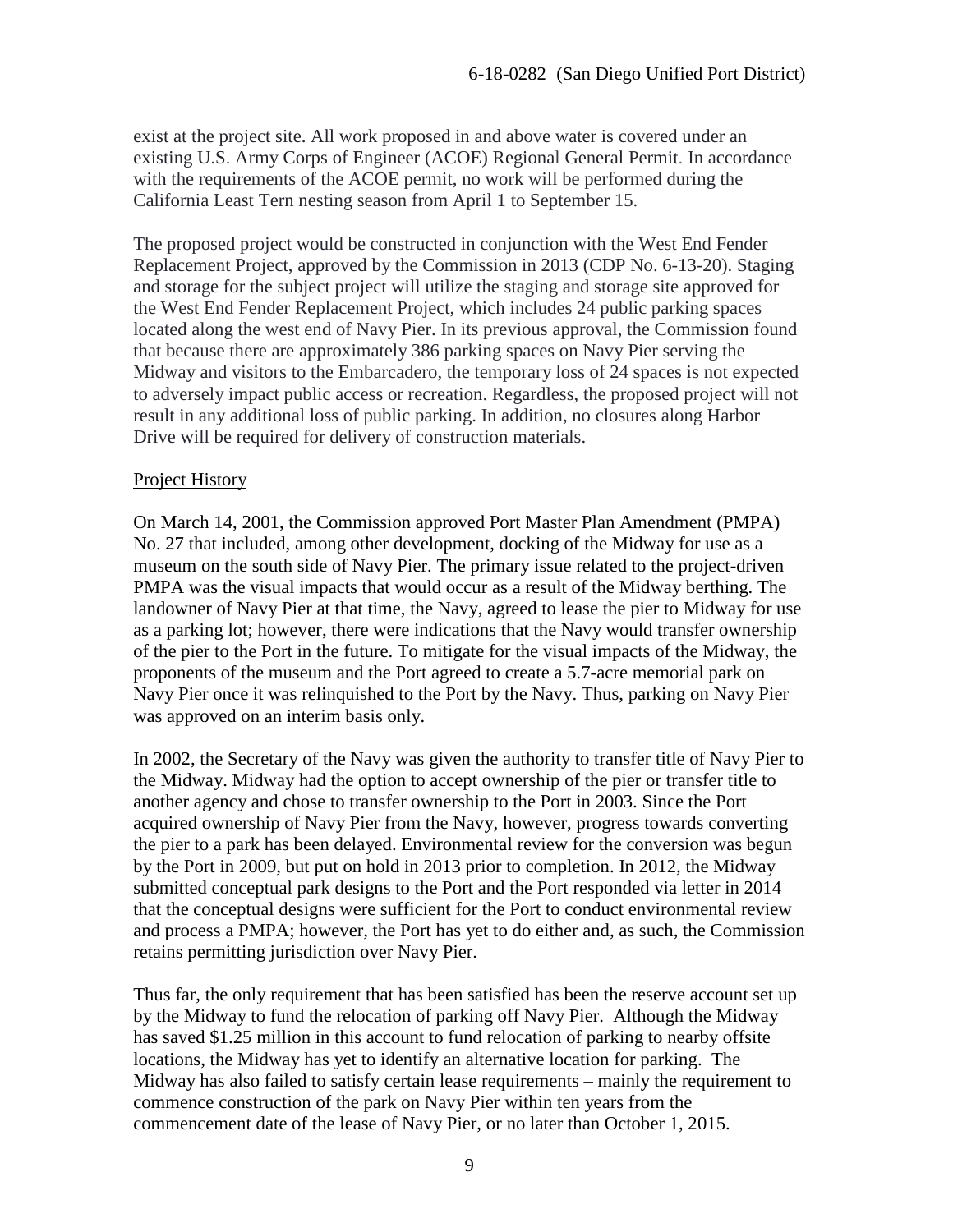Most recently, in May 2017, the Commission approved CDP No. 6-16-0258 which authorized the Port to continue parking on Navy Pier for four years, increase parking rates, demolish the Head House and install interim public access amenities, including a 7,840 sq. ft. public viewing deck. The project was proposed as an interim solution to allow the Port additional time to plan for the conversion of Navy Pier from a parking lot into a public park. The removal of the Head House and interim public access amenities were included in the project to partially offset the visual impacts from the continuation of parking on Navy Pier and docking of the Midway, as well as to offset impacts to public access and recreation from the delay of the conversion of the pier to a park by an additional four years. However, while the Port has continued the parking operations on Navy Pier that were authorized through CDP No. 6-16-0258, it has not satisfied the special conditions that are required prior to issuance of the coastal development permit. As such, the permit has yet to be issued and, the existing activities on Navy Pier, including parking on the pier, are not currently authorized by the Commission and constitute violations of the Coastal Act. The applicant is not proposing to include these activities in this application and, thus, violations remain on the site that will not be addressed by the Commission's action on this application. The Commission's enforcement division will consider how to address said violations as a separate matter.

#### <span id="page-9-0"></span>**B. BIOLOGICAL RESOURCES AND WATER QUALITY**

Coastal Act policies 30240 and 30251 restrict the alteration of natural landforms and protect sensitive habitats. Section 30231 of the Coastal Act requires that coastal waters are protected and runoff minimized.

The proposed development consists of repairs and maintenance, and will not have an adverse impact on any sensitive habitat. As conditioned, the proposed development will not result in erosion or adverse impacts to water quality, as adequate construction BMPs will be provided. Thus, the project is consistent with the resource protection policies of Chapter 3 of the Coastal Act.

#### <span id="page-9-1"></span>**C. PUBLIC ACCESS AND PARKING**

The proposed development will not have an adverse impact on public access to the coast or to nearby recreational facilities. The proposed development conforms to Sections 30210 through 30214, Sections 30220 through 30224, Section 30252 and Section 30604(c) of the Coastal Act.

## <span id="page-9-2"></span>**D. LOCAL COASTAL PLANNING**

The Port has yet to incorporate the subject site into the certified Port Master Plan. Thus, the Coastal Commission retains permit jurisdiction of this site and Chapter 3 of the Coastal Act remains the legal standard of review with the PMP used as guidance. As conditioned, the development is consistent with Chapter 3 of the Coastal Act. Approval of the project will not prejudice the ability of the local government to incorporate this area in the certified Port Master Plan.